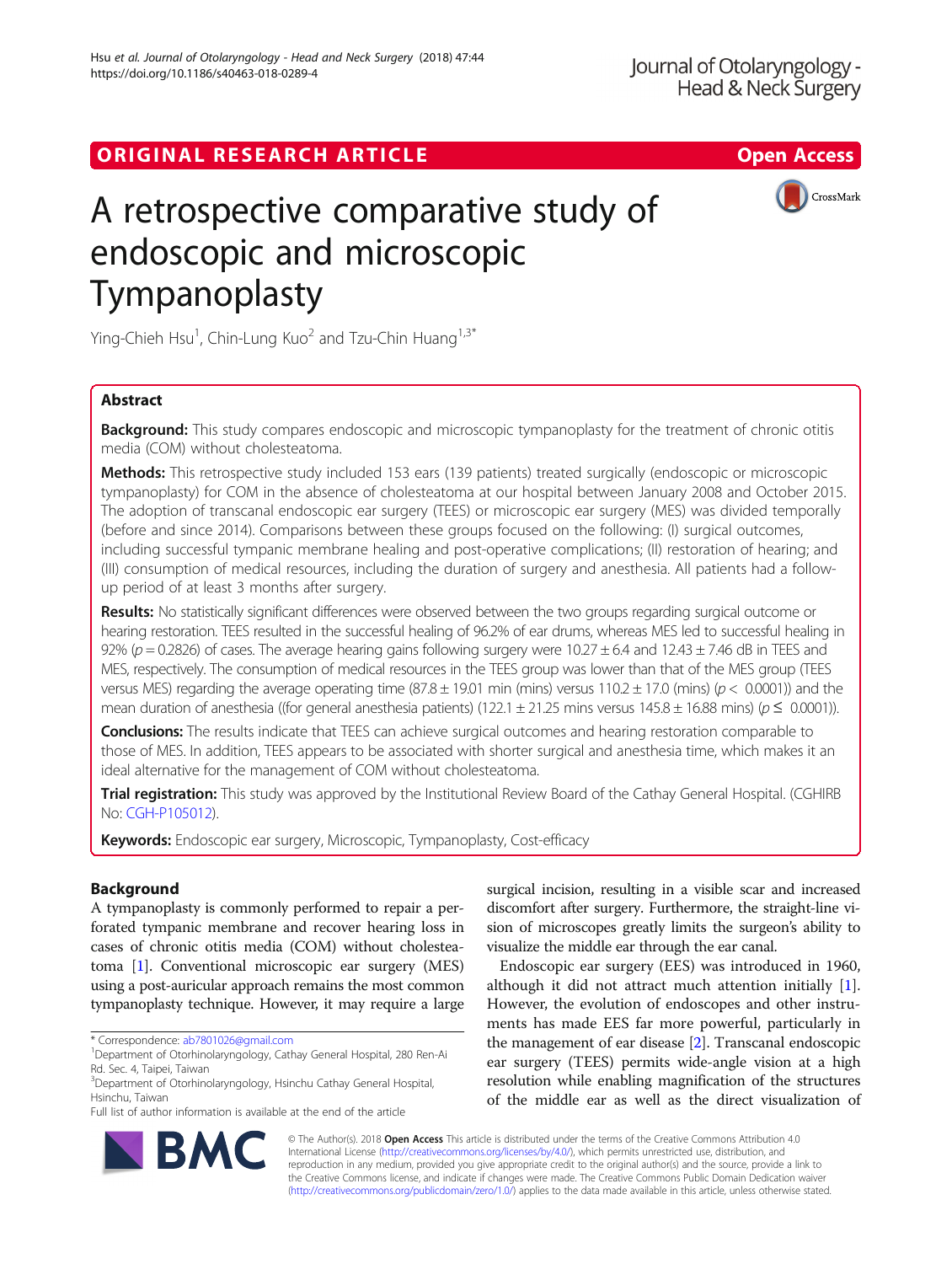hidden areas, such as the hypotympanum, sinus tympani, epitympanum, and posterior part of the mesotympanum [[3](#page-6-0)–[5\]](#page-6-0).

The feasibility of using EES to manage diseases of the ear has been widely discussed. However, most prior studies have focused on the outcomes of EES in the management of cholesteatomas. Few studies have compared the efficacy of endoscopic versus microscopic tympanoplasty [[2,](#page-6-0) [6,](#page-6-0) [7](#page-6-0)]. This paper reports our experience using tympanoplasties to treat COM without cholesteatoma and compares the surgical outcomes, hearing restoration rates, and medical resource consumption of MES and TEES.

#### **Methods**

#### **Patients**

This retrospective study included 153 ears of 139 patients who had COM without cholesteatoma and underwent tympanoplasty at Hsinchu Cathay General Hospital, Taiwan between January 2008 and October 2015. Patients who had perforated tympanic membranes, with or without concomitant tympanic cavity pathology such as granulation, fibrotic bands, shallow retraction pocket or ossicular chain defects, and underwent tympanoplasty were included in this study. Those who had cholesteatoma, cholesterol granuloma, or had tympanic membrane retraction pocket that underwent atticotomy or mastoidectomy were excluded. The patients were divided into two groups: conventional microscopic tympanoplasty group (MES group: 100 ears; 92 patients) and endoscopic tympanoplasty group (TEES group: 53 ears, 47 patients). The adoption of TEES or MES had a clear temporal division (before versus since 2014). In our hospital, all patients treated before 2014 received MES. As of January 2014, TEES was adopted as the primary procedure, and MES was used as a salvage technique for patients who were not suitable for TEES. The surgeon was prepared to switch to MES (through a post-auricular approach) in cases where the situation warranted, such as in the case of ear canal stenosis or uncontrollable hemorrhage during surgery that might interfere with transcanal endoscopic manipulation. The data were collected and analyzed from the hospital database.

All surgical procedures, post-operative follow-up evaluations and management were performed by the senior author (corresponding author) alone, which may avoid the bias related to surgeries and treatment performed by different surgeons. Furthermore, the review of medical records and data collection and analyses were performed by the first author and a research assistant who were blinded to the patients and their clinical management to reduce observer bias. This study was approved by the institutional board of the hospital.

#### Exclusion criteria

Patients with a pre-operative or intra-operative diagnosis of cholesteatoma, cholesterol granuloma, and had tympanic membrane retraction pocket that underwent atticotomy or mastoidectomy were excluded. Moreover, patients who presented with facial paralysis or had a history of prior ear surgery were also excluded.

#### Audiological assessment

All patients underwent pure tone audiometry (PTA) analysis to evaluate their pre- and post-operative hearing status. The mean hearing level and air-bone gap (ABG) of each patient were measured by averaging their hearing thresholds at 0.5, 1, 2, and 4 kHz.

#### Anesthesia

Most of the tympanoplasties in our department were performed under general anesthesia (GA). Surgery was sometimes performed under local anesthesia (LA) for patients who were not suitable for GA for reasons such as old age, poor cardiopulmonary function or a difficult intubation. In some situations, LA was also performed in accordance with an individual patient's preference or willingness.

#### Surgical technique

All patients prior to 2014 underwent a conventional microscopic tympanoplasty for the treatment of COM without cholesteatoma, whereas all patients after January 2014 were managed with TEES. All surgical procedures, pre-operative assessments, and post-operative follow-up evaluations were performed by the senior author. In our department, TEES is indicated for almost all adult cases of COM without ear canal stenosis or congenital anomalies. These indications have been expanded to include the pediatric population, where TEES is initiated but the surgeon is prepared to switch to MES (post-auricular approach) if the situation warrants, such as in cases of ear canal stenosis or uncontrollable hemorrhage during surgery that might interfere with transcanal endoscopic manipulation.

In our hospital, all of the conventional microscopic tympanoplasties were performed via the post-auricular approach in order to obtain a wider surgical view. The procedure involves harvesting graft tissue from the areolar tissue layer above the temporalis fascia (loose areolar fascia) via a post-auricular incision. This is followed by the creation of a vascular strip in the ear canal, freshening the edges of the perforation, and the elevation of the tympanomeatal flap (TM flap) to gain access to the tympanic cavity. Following a thorough elimination of inflamed and infected tissue in the tympanic cavity, graft tissue is placed on the undersurface of the TM flap to reconstruct the tympanic membrane. Ossicular chains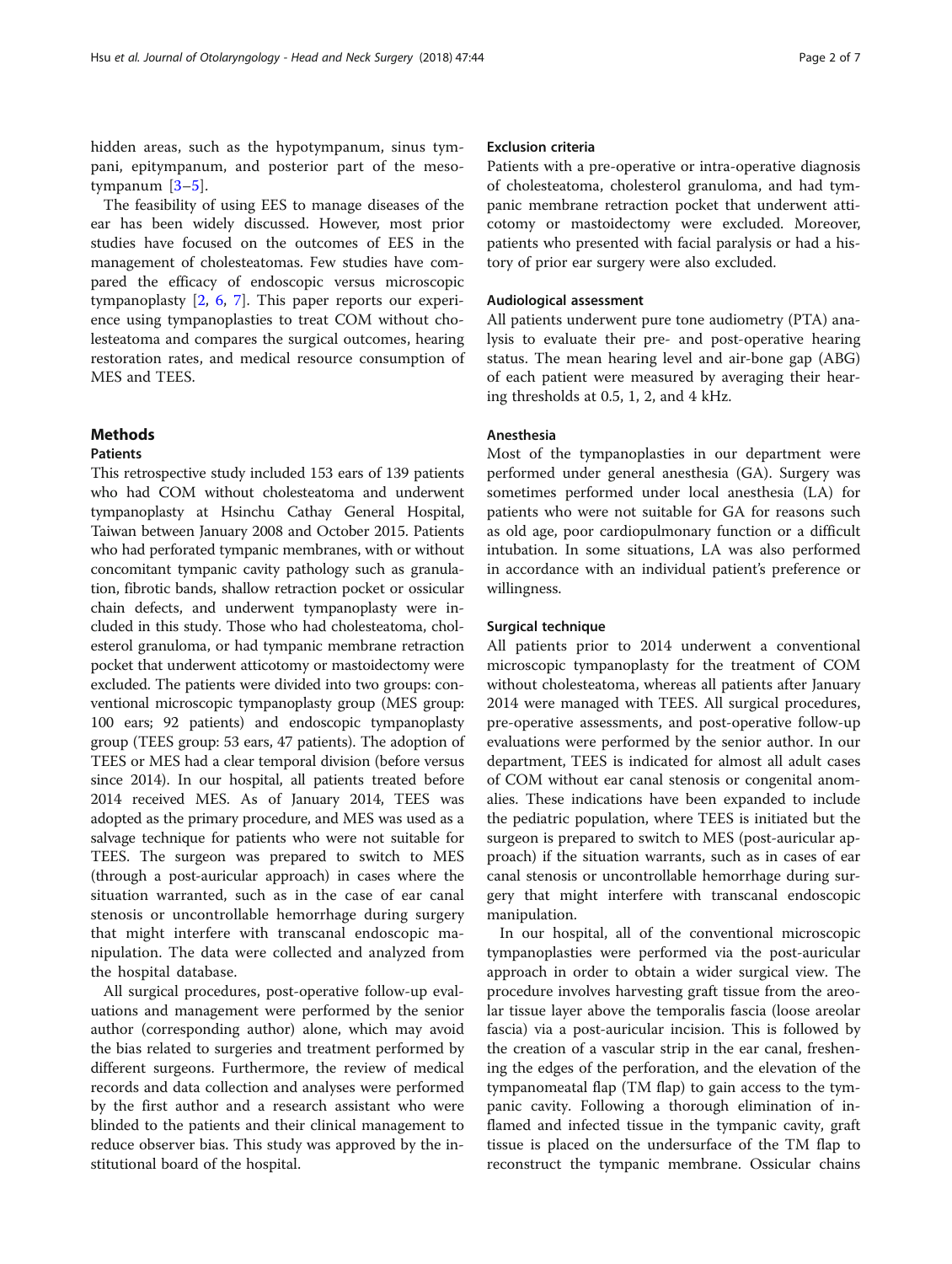are assessed intra-operatively during all cases. If ossicular chain defects are noted during surgery, then a concomitant ossiculoplasty using an artificial total or partial ossicular replacement prosthesis (TORP or PORP) and cartilage may also be performed at the same time. Finally, the middle ear and external ear canals are packed with Gelfoam (absorbable gelatin sponge, USP, Pfizer, USA).

In contrast, TEES follows a transcanal approach using a rigid endoscope with an outer diameter of 3 mm and a length of 14 cm (HOPKINS II telescopes Karl Storz, Germany) at an angle of 0 or 30 degrees, in conjunction with a high definition (HD) video system. TEES at our facility involves the collection of graft tissue from three sources: areolar tissue above the temporalis fascia (through a post-auricular incision), cartilage from the perichondrium of the concha (through a retro-auricular wound), or the perichondrium of Tragus (from a wound within the ear canal). We then freshen the edges of the perforation, elevate the TM flap, and eliminate the inflamed and infected tissue in the tympanic cavity using an endoscope and various curved instruments, including needles, dissectors, and suction devices. Graft tissue is then placed on the undersurface of the TM flap to reconstruct the tympanic membrane. A concomitant ossiculoplasty with an artificial prosthesis (TORP or PORP) and cartilage may also be performed if an ossicular chain defect is noted during the surgery. The middle ear and external ear canals are also packed with Gelfoam at the end of the procedure.

#### Post-operative follow-up

All patients returned for follow-up 1, 2, 4, and 8 weeks after surgery. External ear canal packing was removed within 2 weeks, and patients were followed-up every 2 weeks until the end of their recovery period. The integrity of the tympanic membrane was assessed and an audiogram with PTA was performed 3 months after surgery.

#### Evaluation of outcomes

Retrospective medical record review and all subsequent data collection were conducted by an independent reviewer (the first author) who was not involved in the surgeries or post-operative follow-up, thereby diminishing possible observer bias. Analysis was performed by a research assistant who was blinded to the patients and interventions. The two groups were analyzed and compared from three perspectives: (I) surgical outcomes, including successful tympanic membrane healing and post-operative complications; (II) restoration of hearing function, including the average pre- and post-operative ABG, average hearing gain (dB), and percentage of patients with improved hearing (%, percentage of patients with post-operative hearing gain  $>$  5 dB); and (III) consumption of medical resources, including the average

time spent in surgery (mins) and the average time spent under anesthesia (mins).

#### Statistical analysis

Statistical analysis was performed using SPSS for Windows (version 16.0; SPSS Inc., Chicago, IL, USA). Categorical variables were analyzed using a chi-squared or Fisher's exact test. Differences between groups were analyzed using a Mann-Whitney U test. A p-value < 0.05 was considered statistically significant.

#### Results

Our series included 139 patients (153 ears) (51 male  $(36.6%)$  and 88 females  $(63.3%)$  between the ages of 6 and 78 years with a mean age  $\pm$  standard deviation (SD) of  $46.8 \pm 14.5$  years. Each subgroup presented with similar clinical and demographic characteristics (Table 1).

#### Comparison of surgical outcomes

Surgical procedures were adopted in accordance with the severity and extent of the pathology. The type of tympanoplasty was recorded and analyzed in accordance with a Wullstein classification of type I to V (Table [2](#page-3-0)) [[8\]](#page-6-0). Since January 2014, TEES was adopted as the primary procedure for treating COM, and MES was used as the salvage technique for patients who were not suitable for TEES. The surgeons may need to switch to MES in cases where the situation warranted. However, none of the patients need to change

| Table 1 Baseline clinical and demographic parameters |  |
|------------------------------------------------------|--|
|------------------------------------------------------|--|

|                                                                               | <b>TEES Group</b><br>$(n=53$ ears) | MES Group<br>$(n = 100 \text{ ears})$ | p-value |
|-------------------------------------------------------------------------------|------------------------------------|---------------------------------------|---------|
| Sex                                                                           |                                    |                                       | 0.221   |
| Male                                                                          | 22 (41.5%)                         | 34 (34.0%)                            |         |
| Female                                                                        | 31 (58.5%)                         | 66 (66.0%)                            |         |
| Lesion side                                                                   |                                    |                                       | 0.314   |
| I eft ear                                                                     | 30 (56.6%)                         | 49 (49.0%)                            |         |
| Right ear                                                                     | 23 (43.4%)                         | 51 (51.0%)                            |         |
| Average age $\pm$ SD (years)                                                  | $48.9 + 14.7$                      | $45.7 + 14.2$                         | 0.1946  |
| Average perforation<br>size of tympanic<br>membrane $\pm$ SD (%) <sup>a</sup> | $51.6 \pm 23.5$                    | $49.4 + 21.1$                         | 0.5665  |
| Comorbidity                                                                   | 7 (13.2%)                          | $7(7.0\%)$                            | 0.2051  |
| <b>DM</b>                                                                     | 4 (7.5%)                           | $2(2.0\%)$                            |         |
| Hypertension                                                                  | $5(9.4\%)$                         | 4 (4.0%)                              |         |
| Asthma                                                                        | 0                                  | $1(1.0\%)$                            |         |
| Hepatitis B                                                                   | 0                                  | $1(1.0\%)$                            |         |
| Average follow-up<br>period $\pm$ SD (months)                                 | $3.5 \pm 2.6$                      | $7.0 + 10.4$                          | 0.016   |

<sup>a</sup>Perforation size was estimated through visual inspection of the percentage of perforation relative to the tympanic membrane area by the senior otologist (corresponding author)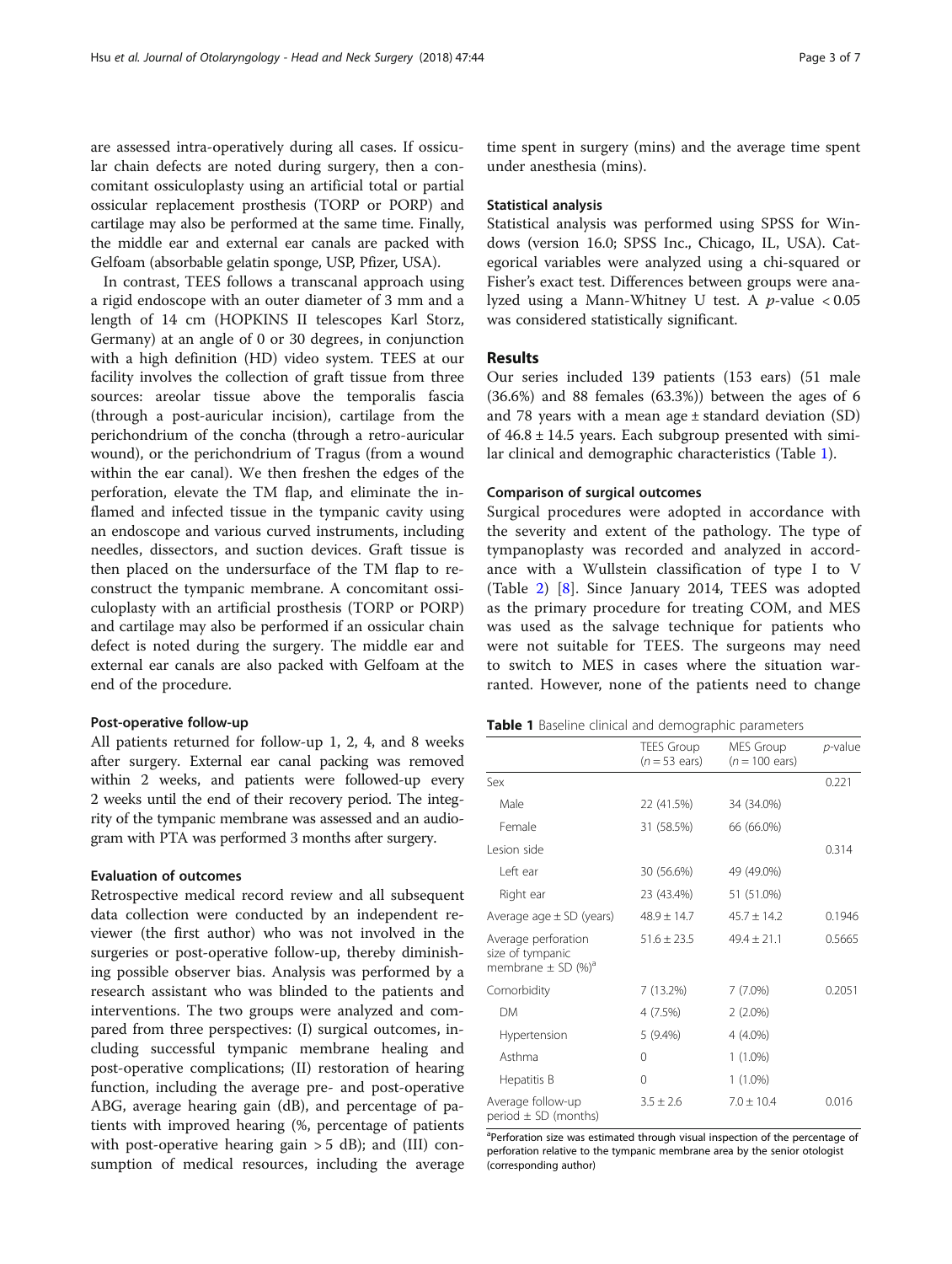#### <span id="page-3-0"></span>Table 2 Surgical procedure

|                           | Group           |                 | p        |
|---------------------------|-----------------|-----------------|----------|
|                           | TEES $(n = 53)$ | MES $(n = 100)$ |          |
| Graft material            |                 |                 | < 0.0001 |
| Areolar temporalis fascia | 12 (22.6%)      | 100 (100%)      |          |
| Concha perichondrium      | 23 (43.4%)      |                 |          |
| Tragus perichondrium      | 18 (34.0%)      |                 |          |
| Tympanoplasty type        |                 |                 | 0.1094   |
| Type I                    | 46 (88.5%)      | 94 (94.0%)      |          |
| Type III                  | 3(5.8%)         | $5(5.0\%)$      |          |
| Type IV                   | $2(3.8\%)$      | $1(1.0\%)$      |          |
| Type V                    | $1(1.9\%)$      | $\Omega$        |          |
| Ossiculoplasty            | 6 (11.3%)       | $6(6.0\%)$      | 0.127    |
| <b>PORP</b>               | 3(5.8%)         | $5(5.0\%)$      |          |
| <b>TORP</b>               | $2(3.8\%)$      | $1(1.0\%)$      |          |
| Piston wire               | $1(1.9\%)$      | 0               |          |

to MES during the study period. It is also worth mentioning that 13 of MES patients required bony canalplasty because of insufficient surgical views whereas none of the patients in the TEES group required the procedure.

The surgical outcomes of the two groups were compared in many categories. The rates of complete tympanic membrane healing in the TEES and MES groups were 96.2 and 92%, respectively  $(p = 0.282)$ . We also compared the incidence of post-operative complications. The MES group included one patient with severe sensory neural hearing loss (SNHL) (SNHL > 70 dB), one patient with mastoiditis, and another patient with persistent otorrhea for 2 months after surgery (Table 3). We hypothesized that these three complications occurred due to a severe middle ear infection but were not relevant to the procedure itself. Overall, we were unable to detect any statistically significant differences ( $p < 0.05$ ) between the two groups with respect to the rates of complete tympanic membrane healing or the incidence of post-operative complications.

#### Table 3 Surgical outcome

|                                         | Group            |                 | p      |
|-----------------------------------------|------------------|-----------------|--------|
|                                         | TEES $(n = 53)$  | MES $(n = 100)$ |        |
| Successful tympanic<br>membrane healing | 51 (96.2%)       | 92 (92.0%)      | 02826  |
| Post-operative complications            |                  |                 | 0.2028 |
| Severe SNHI                             |                  | $1(1.0\%)$      |        |
| Mastoiditis                             | $\left( \right)$ | $1(1.0\%)$      |        |
| Persistent otorrhea (wet ear)           | $\left( \right)$ | $1(1.0\%)$      |        |

We also assessed the restoration of hearing in the two groups. The average hearing gain was  $10.3 \pm 6.4$  dB in the TEES group and  $12.4 \pm 7.5$  dB in the MES group (*p* = 0.1663). We did not detect any statistically significant differences ( $p < 0.05$ ) between the two groups with respect to the average pre- and post-operative ABG, average hearing gain, or percentage of patients with improved hearing (Table 4).

#### Comparison of medical resource consumption

Statistically significant differences were observed between the two groups regarding the consumption of medical resources. Compared to the MES group, a higher percentage of patients in the TEES group was treated under LA (TEES versus MES: 17.0% versus 2.0%,  $p < 0.001$ ), and a higher percentage of TEES was performed as outpatient surgery (TEES versus MES: 22.6% versus 1.0%,  $p < 0.0001$ ). The mean duration of surgery was significantly shorter in the TEES group  $(87.8 \pm 19.01)$ mins) than in the MES group  $(110.2 \pm 17.0 \text{ mins}, p)$ < 0.0001), as was the mean duration of anesthesia (for GA patients) (mins) (122.1 ± 21.3 versus 145.8 ± 16.9,  $p \leq 0.0001$ ) (Table [5\)](#page-4-0). Overall, patients in the TEES group seemed to use fewer medical resources than those in the MES group with respect to shorter time spent in surgery and under anesthesia.

#### **Discussion**

The main goals of a tympanoplasty for COM are to eradicate infection, repair the perforated tympanic membrane, and improve hearing [[9\]](#page-6-0). For decades, MES was the main modality for ear surgery, enabling two-handed manipulation as well as binocular vision along with an excellent stereoscopic surgical view. However, the vision of a microscope may be limited when using a transcanal approach, particularly in hidden areas such as the anterior margin of the tympanic membrane and the sinus tympani or facial recesses, which forces the surgeons to use the post-auricular approach in order to obtain a wider surgical view. In some cases,

#### Table 4 Restoration of hearing function

|                                                 | Group           |                  | p      |
|-------------------------------------------------|-----------------|------------------|--------|
|                                                 | TEES $(n = 53)$ | MES $(n = 100)$  |        |
| Average pre-operative<br>$ABG \pm SD$ (dB)      | $74.7 + 8.1$    | $75.0 \pm 8.2$   | 0.8217 |
| Average post-operative<br>$ABG \pm SD$ (dB)     | $14.4 + 9.2$    | $12.3 + 6.2$     | 0.2256 |
| Average hearing<br>$qain \pm SD$ (dB)           | $10.3 + 6.4$    | $12.4 + 7.5$     | 0.1663 |
| Percentage of patients<br>with improved hearing | 51 / 53 (96.2%) | 94 / 100 (94.0%) | 0.4848 |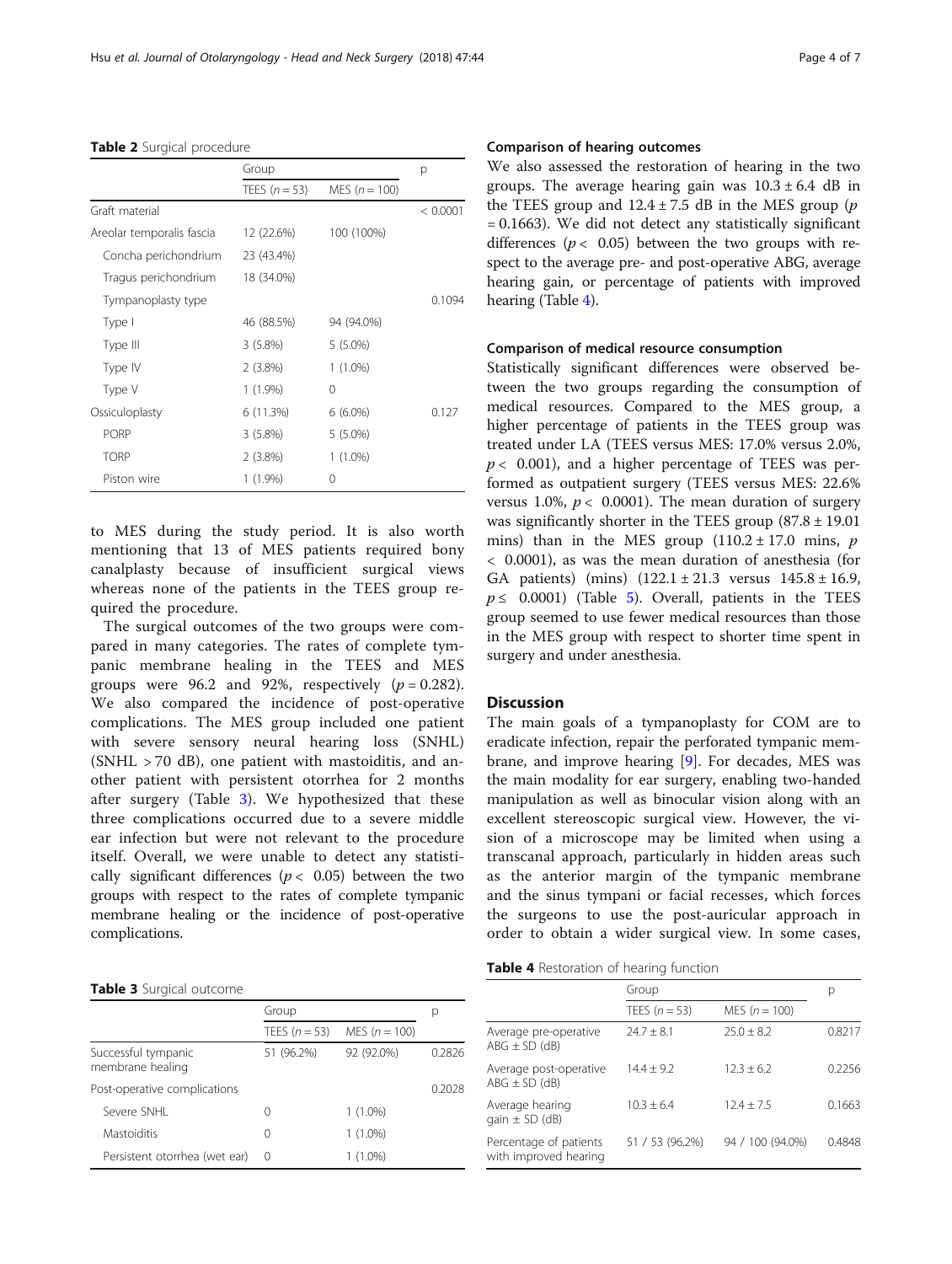<span id="page-4-0"></span>Table 5 Consumption of medical resources

|                                                                   | Group           |                 | р        |
|-------------------------------------------------------------------|-----------------|-----------------|----------|
|                                                                   | TEES $(n = 53)$ | MES $(n = 100)$ |          |
| Outpatient/Admission                                              |                 |                 | < 0.0001 |
| Outpatient procedure                                              | 12 (22.6%)      | $1(1.0\%)$      |          |
| Admission procedure                                               | 41 (77.4%)      | 99 (99.0%)      |          |
| Anesthesia method                                                 |                 |                 | 0.0007   |
| General (GA)                                                      | 44 (83.0%)      | 98 (98.0%)      |          |
| Local (LA)                                                        | $9(17.0\%)$     | $2(2.0\%)$      |          |
| Average surgical<br>time $\pm$ SD (mins)                          | $87.8 + 19.0$   | $110.2 + 17.0$  | < 0.0001 |
| Average time under<br>anesthesia $\pm$ SD (mins)<br>(GA patients) | $122.1 + 21.3$  | $145.8 + 16.9$  | < 0.0001 |

creating sufficient space necessitates a canalplasty and soft-tissue retraction [[5\]](#page-6-0).

TEES provides an excellent surgical view, uses a smaller surgical incision, and preserves more tissue. Kozin et al. reported that a clear benefit existed for observational EES [\[2](#page-6-0)]. Some studies have suggested that when treating COM with cholesteatoma, TEES enables surgeons to avoid unnecessary mastoidectomies and prevent external ear canal widening and soft-tissue injuries during ear surgery [\[5](#page-6-0)–[7](#page-6-0), [10,](#page-6-0) [11](#page-6-0)]. Nonetheless, TEES still has a number of disadvantages, such as the need for one-handed manipulation, reduced endoscopic vision in the setting of uncontrollable hemorrhage, and the potential for thermal injury to the middle or inner ear caused by the endoscopic light source [\[12](#page-6-0), [13](#page-6-0)]. However, operative EES is still in its infancy. Previous studies on EES have focused mainly on the management of cholesteatomas. Few researchers have conducted a systematic comparison of microscopic and endoscopic tympanoplasties in the absence of cholesteatoma [[14](#page-6-0)–[17](#page-6-0)].

#### Surgical outcomes

In this study, the rate of successful tympanic membrane healing and the incidence of post-operative complications were similar in the TEES and MES groups. In the MES group, one patient presented with post-operative complication of severe SNHL, one had mastoiditis and another had persistent otorrhea for months after surgery. Overall, we observed no statistically significant differences in the surgical outcomes following MES and TEES. Choi et al. [[14\]](#page-6-0) concluded that the outcomes of microscopic and endoscopic tympanoplasties are similar, with graft success rates of 100 and 95.8% in the endoscopic and microscopic groups, respectively  $(p = 0.304)$ . Dundar et al. [\[15](#page-6-0)] also reported that no significant differences in the condition of the graft were observed 12 months after surgery in pediatric patients who underwent a type 1 tympanoplasty through an endoscopic or microscopic approach (graft success rate: 87.5% (endoscopic) versus 94.3% (microscopic),  $p > 0.05$ ). These outcomes are also consistent with those obtained in our study (graft success rate: TEES: 96.2% versus MES: 92.0%,  $p = 0.2826$ ).

#### Restoration of hearing function

Post-operative hearing restoration is another important indicator by which the outcomes of tympanoplasties can be evaluated. Dundar et al. [\[15\]](#page-6-0) reported that there was no statistically significant difference in the pre-operative (20.40 versus 21.34 dB,  $p \ge 0.05$ ) and post-operative ABG  $(8.12 \text{ versus } 8.13 \text{ dB}, p \geq 0.05)$  regardless of which procedure was performed. Similar to our results, we also observed no statistically significant differences between the TEES and MES groups in hearing restoration, including pre- and post-operative ABG, average hearing gain (dB)  $(10.3 \pm 6.4 \text{ for TEES and } 12.4 \pm 7.5 \text{ for MES},$  $p = 0.1663$ ) and the percentage of patients with improved hearing after surgery (TEES versus MES: 96.2% versus 94.0%,  $p = 0.4848$ ) (Table [3](#page-3-0)). This implies that TEES shows similar results to MES for the restoration of hearing after surgery.

#### Consumption of medical resources

A medical record review found that most of the patients in the MES group were treated under GA. In contrast, a much higher percentage of cases in the TEES group utilized LA. In addition, a higher percentage of outpatient surgery was performed in the TEES group when comparing with the MES group. Our findings show that TEES can reduce the consumption of medical resources by shortening the surgical time, and the anesthesia time. The mean operative time in the TEES group  $(87.8 \pm 19.01)$ mins) was significantly lower than that of the MES group  $(110.2 \pm 17.0 \text{ mins})$ . This result is consistent with previous studies that have reported that the operative time of an endoscopic tympanoplasty is significant shorter than that of a microscopic tympanoplasty  $[14, 16]$  $[14, 16]$  $[14, 16]$  $[14, 16]$ . These differences may be attributed to differences in the surgical approach for TEES and MES. Prior to 2014, we employed a post-auricular approach in MES that produced a wide surgical wound during the surgery and required considerable time to manage the soft tissues and close the wound. In contrast, TEES is based on a transcanal approach, which leaves only a tiny wound associated with graft harvesting. The minimally invasive transcanal approach of TEES saves time in the assessment of the middle ear and results in far less soft-tissue damage, thereby reducing the time required to complete the surgery and the time spent under anesthesia. In addition, when performing microscopic tympanoplasty, a bony canalplasty may be required in narrow or crooked ear canal patients in order to obtain a sufficient surgical view. While in TEES, the endoscope can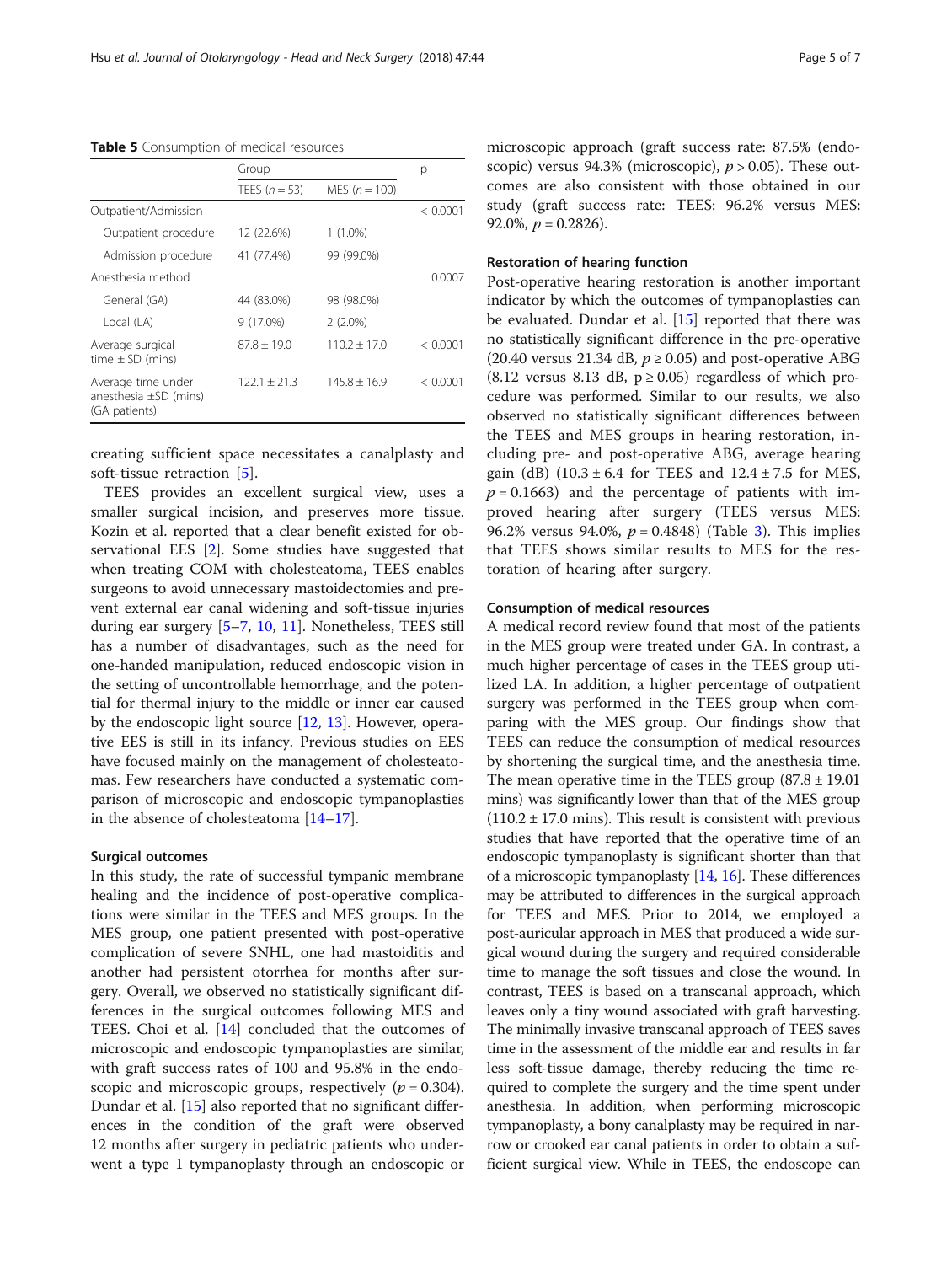bypass the narrow part of the ear canal, provide greater visual access and wide-angle view of the middle ear, as well as sufficient manipulation space without the necessity of canalplasty, which can also help to save the surgical and anesthesia time significantly [\[5,](#page-6-0) [18](#page-6-0)].

TEES has also been shown to preserve the integrity of the outer ear and cause a less extensive injury to the cartilaginous ear canal, thereby reducing the incidence of post-operative complications such as tissue swelling, wound pain, bleeding, scaring, and ear canal stenosis [[5](#page-6-0), [18](#page-6-0)]. Choi also reported that patients who underwent an endoscopic tympanoplasty experienced far less pain the first day after the procedure than patients who underwent the micro-scopic procedure [\[14\]](#page-6-0). We infer that the minimally invasive nature of TEES can help to reduce the physical and psychological burden placed on patients, which may somewhat influence the patient's reliance on hospitalization and explain why physicians opt to perform TEES under LA or as an outpatient procedure. Although some confounding factors exist, we believe that the results of our study reflect clinical reality to some extent.

According to previous studies, the success rate of micro-scopic tympanoplasties ranges from 90 to 98% [[19](#page-6-0), [20](#page-6-0)]. However, the outcomes of TEES still lack sufficient acceptance. In our series, we achieved a graft success rate of 96% following an endoscopic tympanoplasty, with satisfying improvements in hearing and no post-operative complications. Shoeb et al. [\[17](#page-6-0)] reported graft success rates of 93% using TEES and MES. Dundar et al. [\[15\]](#page-6-0) also reported that in pediatric patients undergoing a type 1 tympanoplasty, the endoscopic and microscopic approaches appear to be equal in terms of hearing gain and graft success rate, whereas the operative duration was shorter in the endoscopic group than in the microscopic group. These findings are also consistent with those observed in this study. We therefore believe that TEES not only achieves surgical outcomes that are at least as good as those of MES but also reduces the consumption of medical resources due to a shorter procedure time. TEES is likely a good alternative to MES in the management of COM without cholesteatoma.

#### Limitations

The selection bias in this study was minimized by adopting TEES and MES in a consecutive series, with a clear temporal division (before and since 2014) rather than one based on disease severity. When TEES was first adopted in our department in 2014, it was inevitable that part of the patients in the TEES group were within the learning curve of the operator which might cause bias in the results.

Furthermore, all surgical procedures, pre-operative assessments, and post-operative follow-up evaluations were performed by the senior author (corresponding author)

alone, which avoids a discrepancy between different surgeons. However, this might increase the risk of bias in the review process.

In addition, this study was limited by a number of factors. This is a retrospective study conducted at a single hospital with relatively small group of patients. The sample size might be too small to come up with a widely accepted conclusion. A more extensive survey of cases or a multi-hospital study would be beneficial. The relatively short follow-up period in both groups likely led to an underestimation of actual long-term results. Although close office-based examination was performed after surgery, regular follow-up over a longer time scale should still be considered if necessary. Furthermore, several limitations remain regarding the use of TEES in the management of COM including that (1) stenosis, narrowing or exostosis of the external ear canal and (2) coagulopathies are relative contraindications of TEES due to the increased complexity of the endoscopic transcanal approach.

Two additional issues need to be addressed. First, we did not report the location of tympanic membrane perforation because the data were either incomplete or non-objective. Second, MES via endaural approach was not mentioned throughout the study because all of the microscopic tympanoplasties in our hospital were performed via the post-auricular approach.

#### Conclusions

The results show that TEES can achieve satisfactory outcomes that are at least as good as those following traditional MES in the management of COM without cholesteatoma. Additionally, TEES appears to be associated with less consumption of medical resources in terms of shorter surgical and anesthesia time. However, further prospective studies should be conducted in the future to reinforce these conclusions.

#### **Abbreviations**

ABG: Air-bone gap; COM: Chronic otitis media; MES: Microscopic ear surgery; PORP: Partial ossicular replacement prosthesis; PTA: Pure tone audiometry; TEES: Transcanal endoscopic ear surgery; TORP: Total ossicular replacement prosthesis

#### Availability of data and materials

Please contact the author for data requests.

#### Authors' contributions

GMS participated in the conceptualization of the experimental design, data analysis and manuscript preparation. CAEB participated in the data collection and manuscript preparation. DCM participated in the data analysis and manuscript preparation. All authors read and approved the final manuscript.

#### Ethics approval and consent to participate

Ethics approval was obtained from Cathay General Hospital.

#### Consent for publication

We confirm that this manuscript has not been published elsewhere and is not under consideration by another journal. All authors agreed to publication in the Journal of Otolaryngology-Head & Neck Surgery.